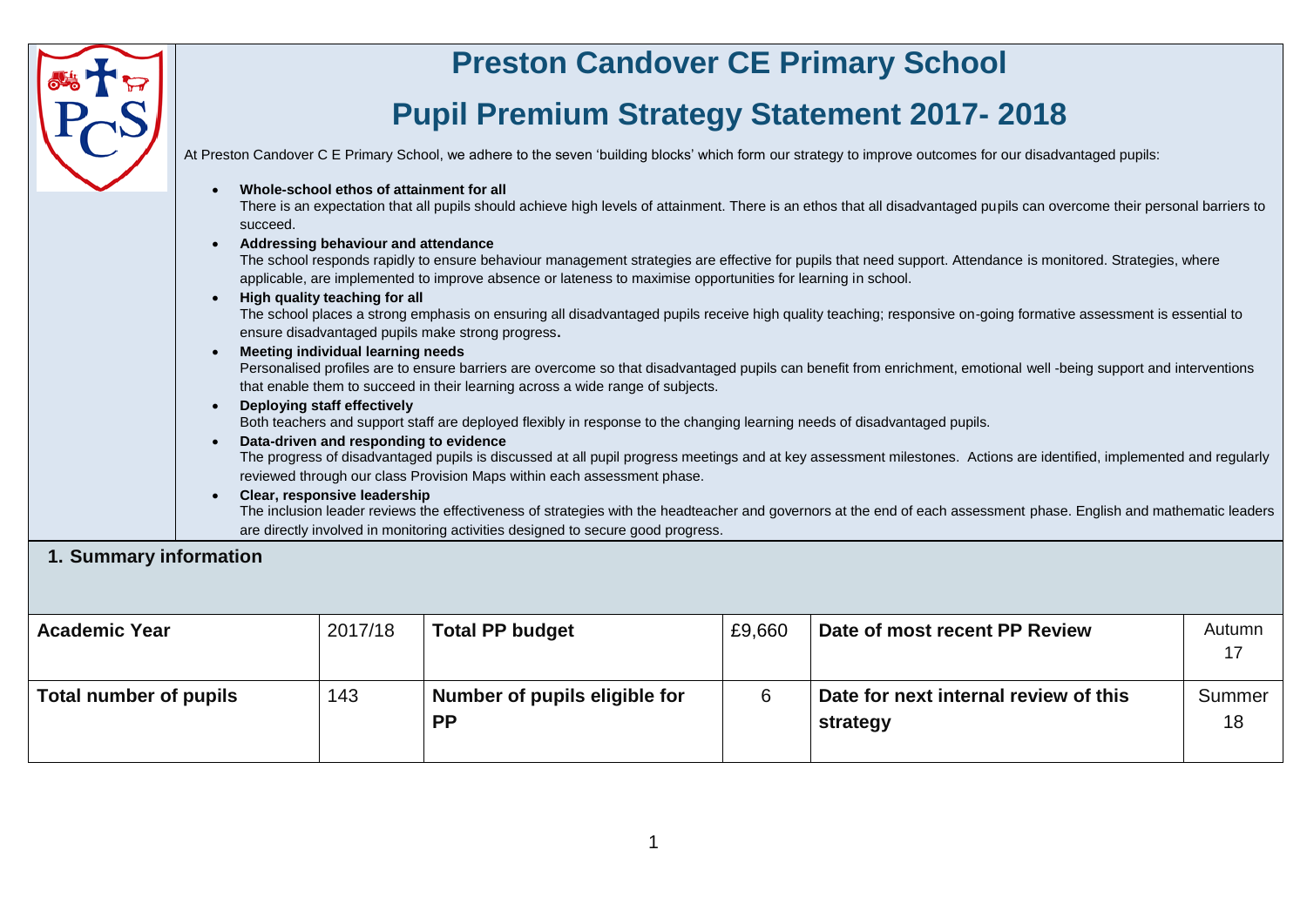|                                                                                                          | 2. Current attainment: July 2017 KS2                                                                                                                                                                                         |                                                                                                                                                                                                                                                                                                   |                                             |                   |  |  |
|----------------------------------------------------------------------------------------------------------|------------------------------------------------------------------------------------------------------------------------------------------------------------------------------------------------------------------------------|---------------------------------------------------------------------------------------------------------------------------------------------------------------------------------------------------------------------------------------------------------------------------------------------------|---------------------------------------------|-------------------|--|--|
|                                                                                                          |                                                                                                                                                                                                                              | Pupils eligible for PP (your school)                                                                                                                                                                                                                                                              | Pupils not eligible for PP (your<br>school) | <b>National %</b> |  |  |
| % ARE Combined                                                                                           |                                                                                                                                                                                                                              | 100%                                                                                                                                                                                                                                                                                              | 83%                                         | 61%               |  |  |
| % ARE Reading                                                                                            |                                                                                                                                                                                                                              | 100%                                                                                                                                                                                                                                                                                              | 89%                                         | 71%               |  |  |
| % ARE Writing                                                                                            |                                                                                                                                                                                                                              | 100%                                                                                                                                                                                                                                                                                              | 89%                                         | 76%               |  |  |
| % ARE Maths                                                                                              |                                                                                                                                                                                                                              | 100%                                                                                                                                                                                                                                                                                              | 100%                                        | 75%               |  |  |
|                                                                                                          |                                                                                                                                                                                                                              | 3. Barriers to future attainment (for current pupils eligible for PP)                                                                                                                                                                                                                             |                                             |                   |  |  |
|                                                                                                          |                                                                                                                                                                                                                              | In-school barriers (issues to be addressed in school, such as poor oral language skills)                                                                                                                                                                                                          |                                             |                   |  |  |
| A.                                                                                                       | Emotional well-being and readiness for learning. Development and understanding of independent learning skills leading to learners being able to demonstrate<br>self-motivational skills and know how to learn independently. |                                                                                                                                                                                                                                                                                                   |                                             |                   |  |  |
| <b>B.</b>                                                                                                | Under developed social skills, ability to make relationships, resilience and maintaining friendships.                                                                                                                        |                                                                                                                                                                                                                                                                                                   |                                             |                   |  |  |
| C.                                                                                                       |                                                                                                                                                                                                                              | Some PP pupils may have lower literacy skills and have less exposure to a wide range of literature, than their peers which can impact on their comprehension<br>and mathematical problem-solving skills. Some PP pupils achieve highly and need to be challenged further to meet their potential. |                                             |                   |  |  |
| <b>External barriers</b> (issues which also require action outside school, such as low attendance rates) |                                                                                                                                                                                                                              |                                                                                                                                                                                                                                                                                                   |                                             |                   |  |  |
| D.                                                                                                       | Attendance rates one pupil eligible for PP was below target of 96% for academic year 2016 -17 which may have impacted on their learning.                                                                                     |                                                                                                                                                                                                                                                                                                   |                                             |                   |  |  |
| E.                                                                                                       |                                                                                                                                                                                                                              | Access to extra- curricular, and enriched education activities and experiences including trips, music lessons, sports activities, visits and residential experiences.                                                                                                                             |                                             |                   |  |  |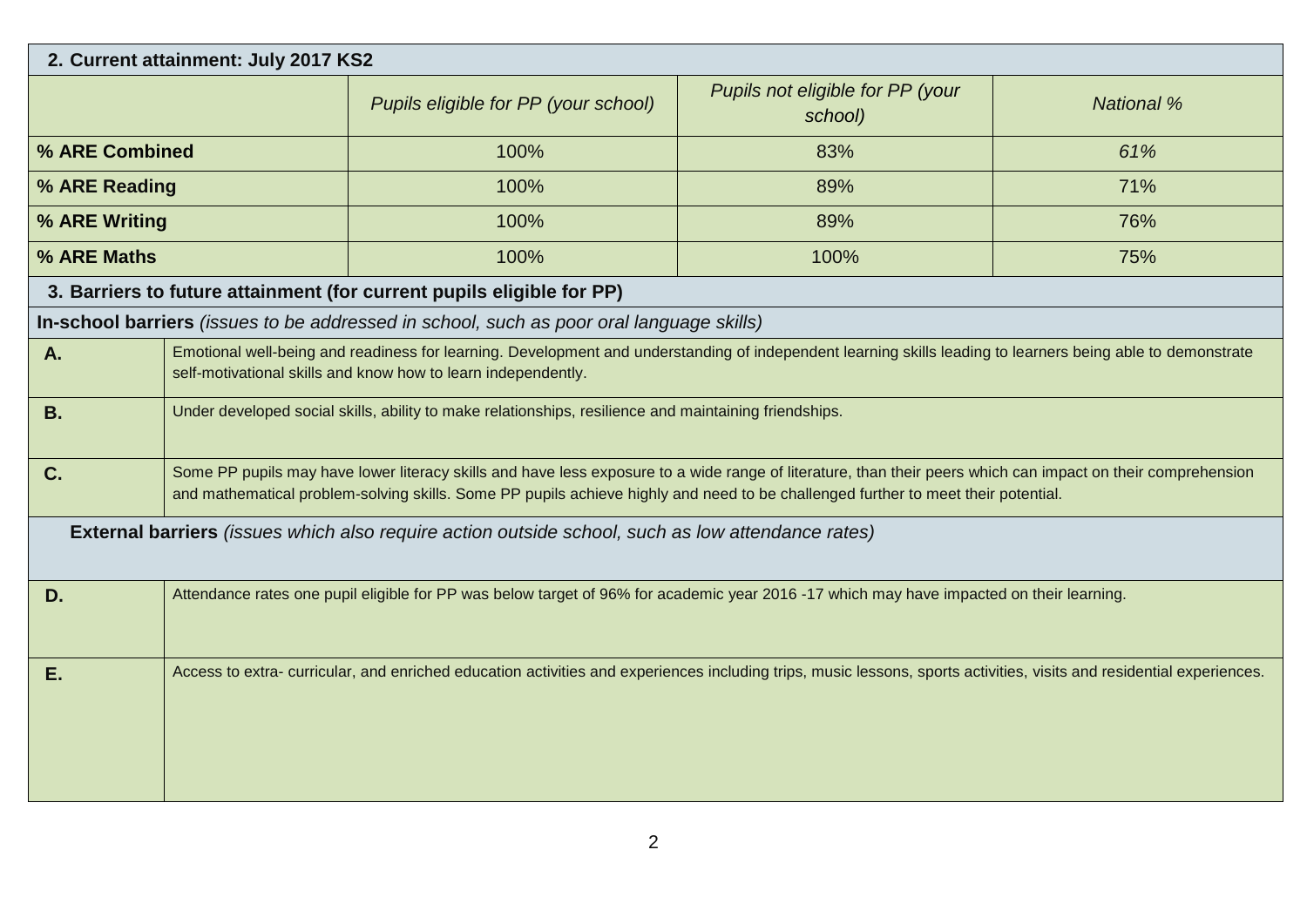|           | 4. Desired outcomes (Desired outcomes and how they will be measured)                                                                                                               | <b>Success criteria</b>                                                                                                                                                                                                                                                                                                                                                                                                                                                                                                                                                |
|-----------|------------------------------------------------------------------------------------------------------------------------------------------------------------------------------------|------------------------------------------------------------------------------------------------------------------------------------------------------------------------------------------------------------------------------------------------------------------------------------------------------------------------------------------------------------------------------------------------------------------------------------------------------------------------------------------------------------------------------------------------------------------------|
| Α.        | Pupil Premium pupils to develop strong attitudes towards live long learning and<br>build robust learning habits through our school values and learning ethos.                      | Pupils are fully engaged in school life and have taken part in a wide range of enrichment<br>activities at the correct level of challenge. They are growing in confidence which is reflected in<br>lessons and in events where they have represented the school. Increasing % of PP pupils<br>reaching ARE over time, and closing the gap between non-disadvantaged pupils nationally,<br>and in school. Pupils understand how they learn and can demonstrate resilience, the ability to<br>raise their expectations of themselves and take risks with their learning. |
| <b>B.</b> | To provide emotional, pastoral and academic support for PP pupils through an<br>enriched SMSC curriculum. To provide additional support for the wider family<br>where appropriate. | Improved attendance and stability. Enhance ability to form friendships and positive<br>relationships with others; leading to improved behaviour and outcomes. Increased attendance<br>at school, enrichment events/ clubs outside school. Ensure formation of positive and<br>productive relationships with peers and adults. Pupils make good progress.                                                                                                                                                                                                               |
| C.        | Higher rates of rapid progress across the school for all PP pupils.                                                                                                                | All PP outcomes in reading age and reading comprehension age to improve and be in line with<br>pupils without PP. Most PP pupils' outcomes in reading age and reading comprehension age to<br>exceed ARE. A love of reading for pleasure is fostered. SLS recommendations are promoted<br>for specific children and groups. Teachers and LSAs will be confident in accurately identifying<br>particular barriers to learning. All interventions, where used, will show a high impact in closing<br>the gap, exceeding progress and positive ratio gains.               |
| D.        | Attendance rates for all PP children to be at target or above 96% in line with the<br>rest of the school by end of academic year 2017-18.                                          | Reduce the number of persistent absentees among pupils eligible for PP. Overall PP<br>attendance improves from 90% to 97% in line with 'other' pupils by the end of 2017-2018.                                                                                                                                                                                                                                                                                                                                                                                         |
| Е.        | All PP pupils have access to extra-curricular activities, opportunities to take part<br>in any enriched activity, visit or residential experience.                                 | All PP pupils have access to an enriched curriculum by attending / taking part in any activity,<br>visit or residential experience. Funding is used to support payments                                                                                                                                                                                                                                                                                                                                                                                                |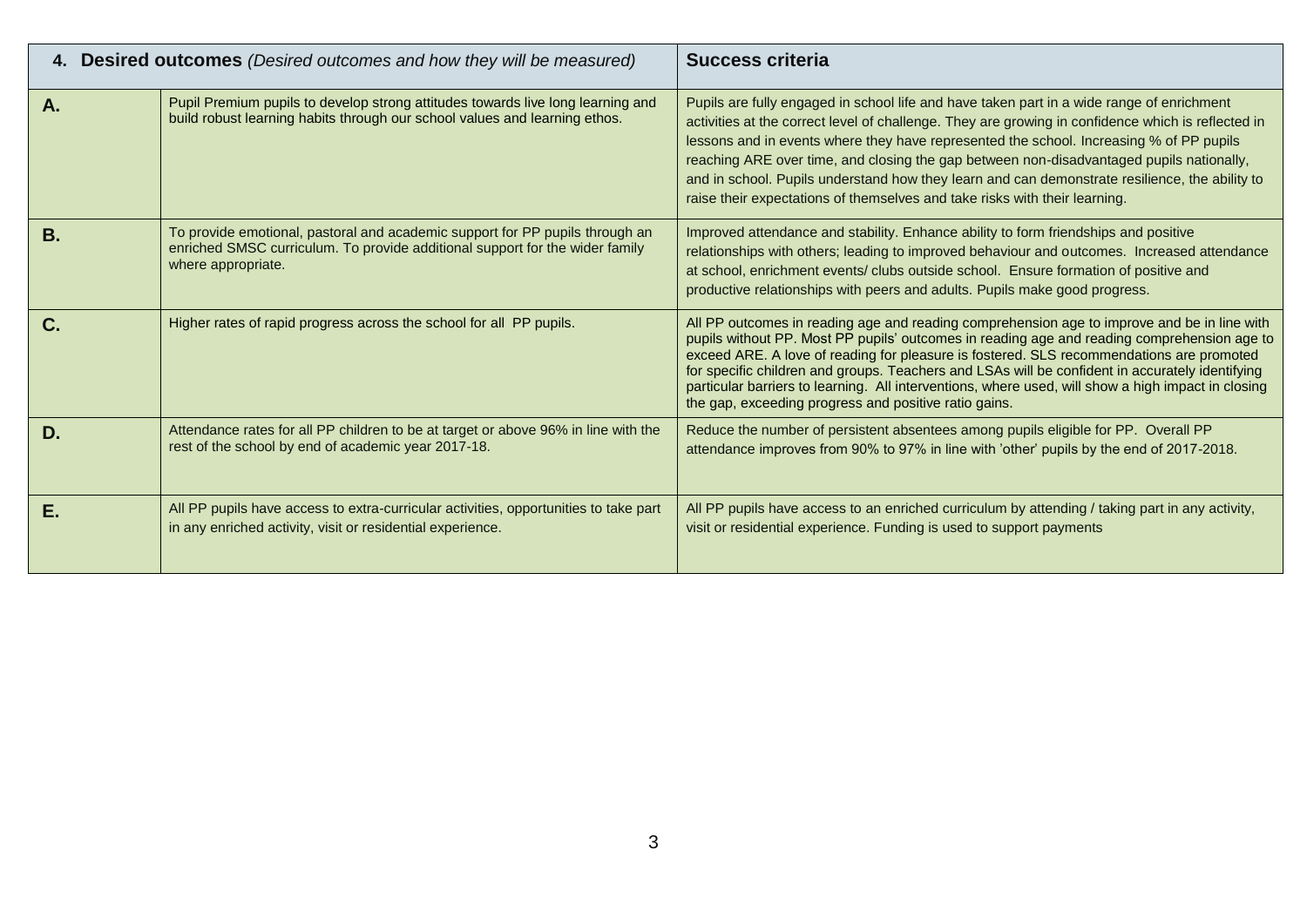## **5. Planned expenditure**

# **Academic year 2017/18**

The headings below enable schools to demonstrate how they are using the Pupil Premium to improve classroom pedagogy, provide targeted support and support whole school strategies

| <b>Desired outcome</b>                                                                                                                                                       | <b>Pupils</b> | <b>Chosen action /</b><br>approach                                                                                                                                                                                                                                         | What is the evidence and<br>rationale for this choice?                                                                                                                                                                        | How will you ensure it<br>is implemented well?                                                                                                                                                                                              | <b>Staff lead</b>                                                                                         | When will you review<br>implementation? |
|------------------------------------------------------------------------------------------------------------------------------------------------------------------------------|---------------|----------------------------------------------------------------------------------------------------------------------------------------------------------------------------------------------------------------------------------------------------------------------------|-------------------------------------------------------------------------------------------------------------------------------------------------------------------------------------------------------------------------------|---------------------------------------------------------------------------------------------------------------------------------------------------------------------------------------------------------------------------------------------|-----------------------------------------------------------------------------------------------------------|-----------------------------------------|
| A. Pupil Premium pupils to<br>develop strong attitudes<br>towards live long learning<br>and build robust learning<br>habits through our school<br>values and learning ethos. | All           | 1) Higher quality teaching<br>1) To enhance teaching and<br>understanding of growth<br>through investment in staff<br>mindset research and the<br>CPD in growth mind set and<br>formative feedback.<br>positive influence this has on<br>Jonathan Lear.<br>outcomes.       |                                                                                                                                                                                                                               | 1) Monitoring and evaluation<br>of outcomes and provision<br>termly and reported to<br>governors.<br>£1800 CPD<br>£100 resources.                                                                                                           | <b>Jonathan</b><br>Lear.<br><b>Headteacher</b><br><b>Inclusion</b><br>Leader<br><b>Class</b><br>teachers. | Termly                                  |
|                                                                                                                                                                              | AII           | 2) Teachers released for<br>pupil progress review<br>sessions 3 x a year                                                                                                                                                                                                   | 2) Teachers involved in<br>discussions with senior<br>leaders related to pupil<br>attainment and progress and<br>review of provision and<br>interventions.                                                                    | 2) Targeted support for PP<br>children, needs identified so that<br>provision is adapted as<br>necessary. Progress of pupils is<br>good and monitored termly.<br>£855                                                                       | Headteacher<br><b>Inclusion</b><br>Leader<br><b>Class</b><br>teachers                                     | Termly                                  |
|                                                                                                                                                                              | All           | 3) Training in RRE and<br>Diversity for all staff.                                                                                                                                                                                                                         | 3) to enrich and enhance the<br>breadth of experience and<br>opportunity in learning.                                                                                                                                         | 3) HIAS Inspector training staff<br>£500                                                                                                                                                                                                    | <b>HIAS</b><br>Inspector.<br><b>HT</b>                                                                    | July 18                                 |
| C. Higher rates of rapid<br>progress across the school<br>for PP pupils.                                                                                                     | All           | 1) Enhance literacy skills<br>through bespoke access to<br>expert advice on literacy<br>texts and themes as well as<br>topics affecting PP pupils'<br>diverse needs and interests.<br>Individualised reading<br>advice. To increase breadth<br>and quality in the school's | 1) Some PP pupils may have<br>lower literacy skills and have<br>less exposure to a wide range<br>of literature, than their peers<br>which can impact on their<br>comprehension and<br>mathematical problem-solving<br>skills. | 1) Library service SLA<br>proportion cost £400. LSA<br>librarian hours. Bespoke access<br>to expert advice on text and<br>themes to increase quality in the<br>school's library. Access to<br>librarian advice.<br>Library support £1495.32 | AJ, BF                                                                                                    | July 18                                 |

## **i. Quality of teaching for all**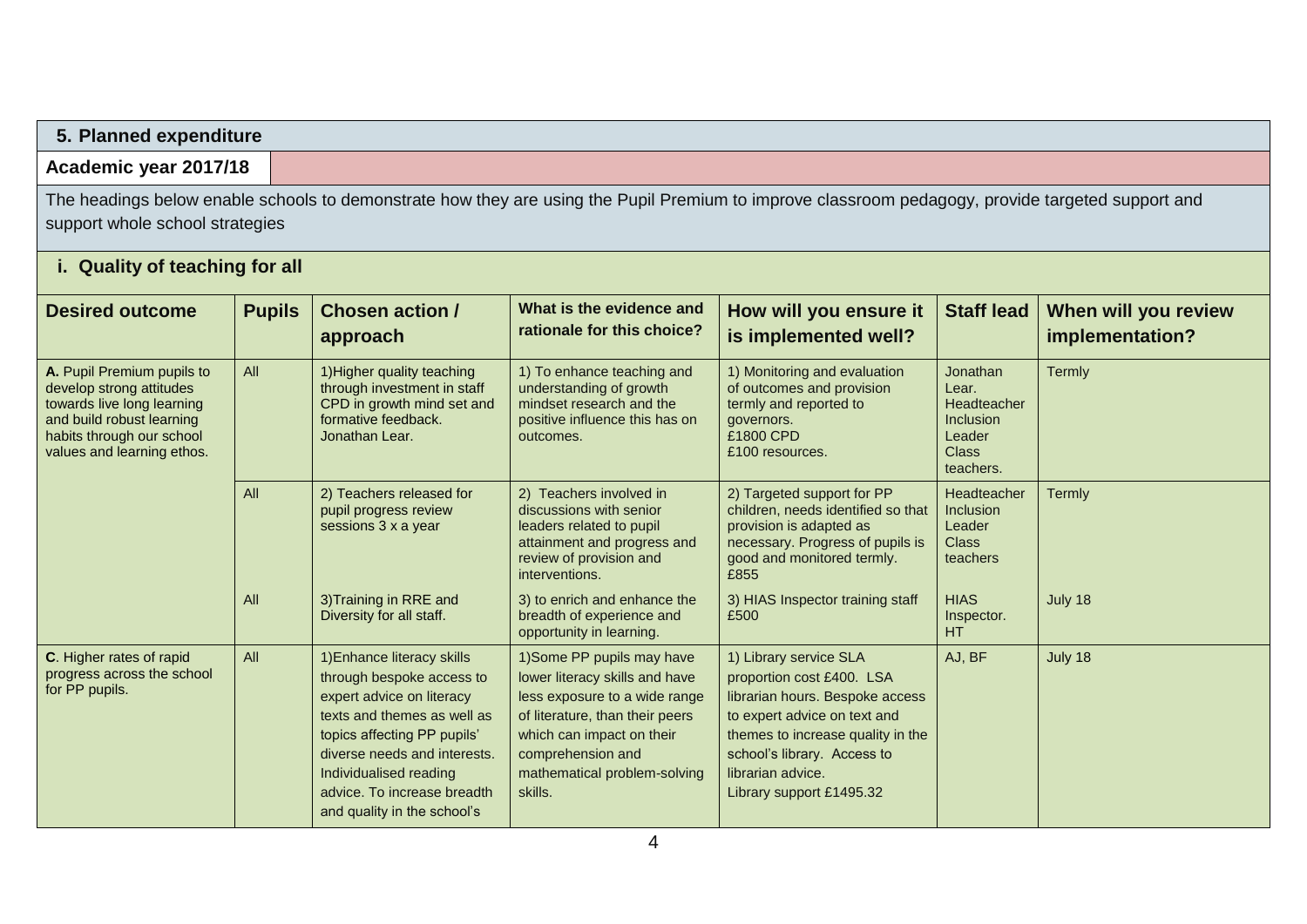|                                                                                                                                                                                                             |           | library books and for guided<br>and group reading.                             |                                                                                                                                                                                                      |                                                                                                                                                                                                                             |                                      |                                         |  |  |  |  |
|-------------------------------------------------------------------------------------------------------------------------------------------------------------------------------------------------------------|-----------|--------------------------------------------------------------------------------|------------------------------------------------------------------------------------------------------------------------------------------------------------------------------------------------------|-----------------------------------------------------------------------------------------------------------------------------------------------------------------------------------------------------------------------------|--------------------------------------|-----------------------------------------|--|--|--|--|
|                                                                                                                                                                                                             | Group     | 2)LSA intervention support.                                                    | 2) A number of PP pupils are<br>achieving highly at school and<br>in order to achieve their<br>potential, are provided with<br>additional experiences outside<br>the classroom to challenge<br>them. | 2) Targeted support for PP<br>children, needs identified so that<br>provision is adapted as<br>necessary. Progress of pupils is<br>monitored termly.                                                                        | JV, CTs HT<br><b>CT</b>              | Termly                                  |  |  |  |  |
| E. All PP pupils have access<br>to extra-curricular activities,<br>opportunities to take part in<br>any enriched activity, visit or<br>residential experience                                               | All       | 1) Specialist Drama teacher.                                                   | 1) All PP pupils benefit from an<br>enriched curriculum to<br>enhance the breadth of their<br>experience and opportunity in<br>learning.                                                             | 1)3 days, 1 per term £495                                                                                                                                                                                                   | HT                                   | July 18                                 |  |  |  |  |
|                                                                                                                                                                                                             | £5,645.32 |                                                                                |                                                                                                                                                                                                      |                                                                                                                                                                                                                             |                                      |                                         |  |  |  |  |
| ii. Targeted support                                                                                                                                                                                        |           |                                                                                |                                                                                                                                                                                                      |                                                                                                                                                                                                                             |                                      |                                         |  |  |  |  |
|                                                                                                                                                                                                             |           |                                                                                |                                                                                                                                                                                                      |                                                                                                                                                                                                                             |                                      |                                         |  |  |  |  |
| <b>Desired outcome</b>                                                                                                                                                                                      |           | Chosen action /<br>approach                                                    | What is the evidence<br>and rationale for this                                                                                                                                                       | How will you ensure<br>it is implemented                                                                                                                                                                                    | <b>Staff lead</b>                    | When will you review<br>implementation? |  |  |  |  |
| <b>B</b> . To provide emotional,<br>pastoral and academic<br>support for PP pupils<br>through an enriched SMSC<br>curriculum. To provide<br>additional support for the<br>wider family where<br>appropriate | 1:1       | 1) ELSA/counselling therapy<br>and training to support pupils<br>and families. | 1) To boost the self-esteem and<br>resilience of learners who fear<br>taking risks.                                                                                                                  | Minimum of 5 hours per week<br>for a year £2500 for running<br><b>ELSA and counselling</b><br>sessions with pupils. ELSA<br>supervision time with<br><b>Educational Psychologist.</b><br>£225, £100 for ELSA<br>Conference. | ELSA team<br>and Inclusion<br>Leader | Termly                                  |  |  |  |  |
|                                                                                                                                                                                                             | Group     | 2) Inclusion Manager to<br>attend SENCO Circle<br>support group run by HIEPS.  | 2) Inclusion Leader to remain<br>current and updated with<br>national and LA provision.                                                                                                              | 2) Bi termly meetings £534                                                                                                                                                                                                  | <b>Inclusion</b><br>leader           | Ongoing                                 |  |  |  |  |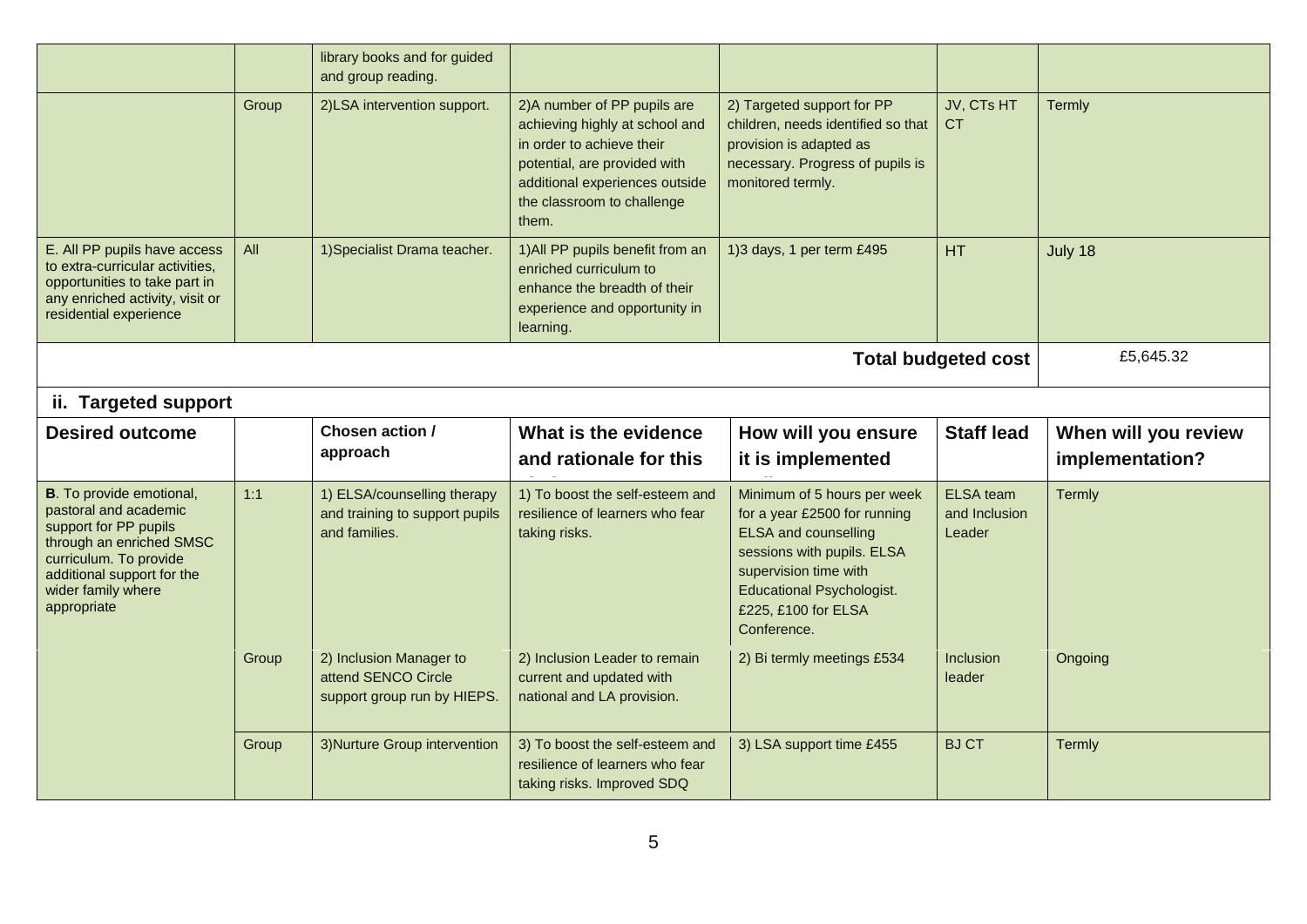| C. Higher rates of rapid<br>progress across the school<br>for PP pupils.                                                                                       | Group      | 1) Additional 5 hours LSA<br>hours in Years 4/5/6 each<br>week.                                             | 1) Some PP pupils may have<br>lower literacy skills than their<br>peers which can impact on their<br>comprehension and<br>mathematical problem-solving<br>skills.                             | 1) The impact of these<br>interventions is monitored<br>termly by CTs and the<br>Leadership team.<br>£1633             | CTs, JV    | July 18     |
|----------------------------------------------------------------------------------------------------------------------------------------------------------------|------------|-------------------------------------------------------------------------------------------------------------|-----------------------------------------------------------------------------------------------------------------------------------------------------------------------------------------------|------------------------------------------------------------------------------------------------------------------------|------------|-------------|
| <b>D.</b> Attendance rates for all<br>PP children to be at target or<br>above 96% in line with the<br>rest of the school by end of<br>academic year 2017-18.   | Individual | Tightly monitored attendance<br>by Admin team with follow up<br>support work by HT and<br>Inclusion Leader. | Impact of missing school on<br>learning.                                                                                                                                                      | Attendance is closely<br>monitored and if concerns,<br>follow up support for family is<br>swift and robust.            | AR, HT, CT | Termly      |
| E. All PP pupils have access<br>to extra-curricular activities,<br>opportunities to take part in<br>any enriched activity, visit or<br>residential experience. | Group      | 1) Residential week.                                                                                        | 1) & 2) To enhance learning,<br>independence and social skills<br>in a challenging but safe<br>environment. Building esteem,<br>confidence and resilience.<br>Exposed to wider opportunities. | 1) Pupils to attend residential<br>and supported with funding.<br>£186                                                 | HT, CTs    | November 17 |
|                                                                                                                                                                | Individual | 2) Subsidised school visits,<br>transport, workshops and<br>enriched curriculum<br>activities.              |                                                                                                                                                                                               | 2) Pupils to attend visits and<br>workshops.<br>£150                                                                   | HT CTs     | July 18     |
|                                                                                                                                                                | Group      | 3) HMS Music teacher Y4/5                                                                                   | 3) Enrichment to enhance the<br>breadth of experience and<br>opportunity in learning. Building<br>esteem, confidence and<br>resilience.                                                       | 3) Pupils attended weekly<br>music sessions in school with<br>a specialist music teacher.<br>HMS proportion cost £120. | HT CTs     | Termly.     |
|                                                                                                                                                                | Group      | 4) SAMBA at the Royal<br>Albert Hall.                                                                       | 4) To boost the self-esteem,<br>social skills and resilience of<br>learners                                                                                                                   | 4) Pupils to practise in class<br>with CT and then perform in<br>the Royal Albert Hall with all<br>other schools, £300 | HT, FJ     | April 18    |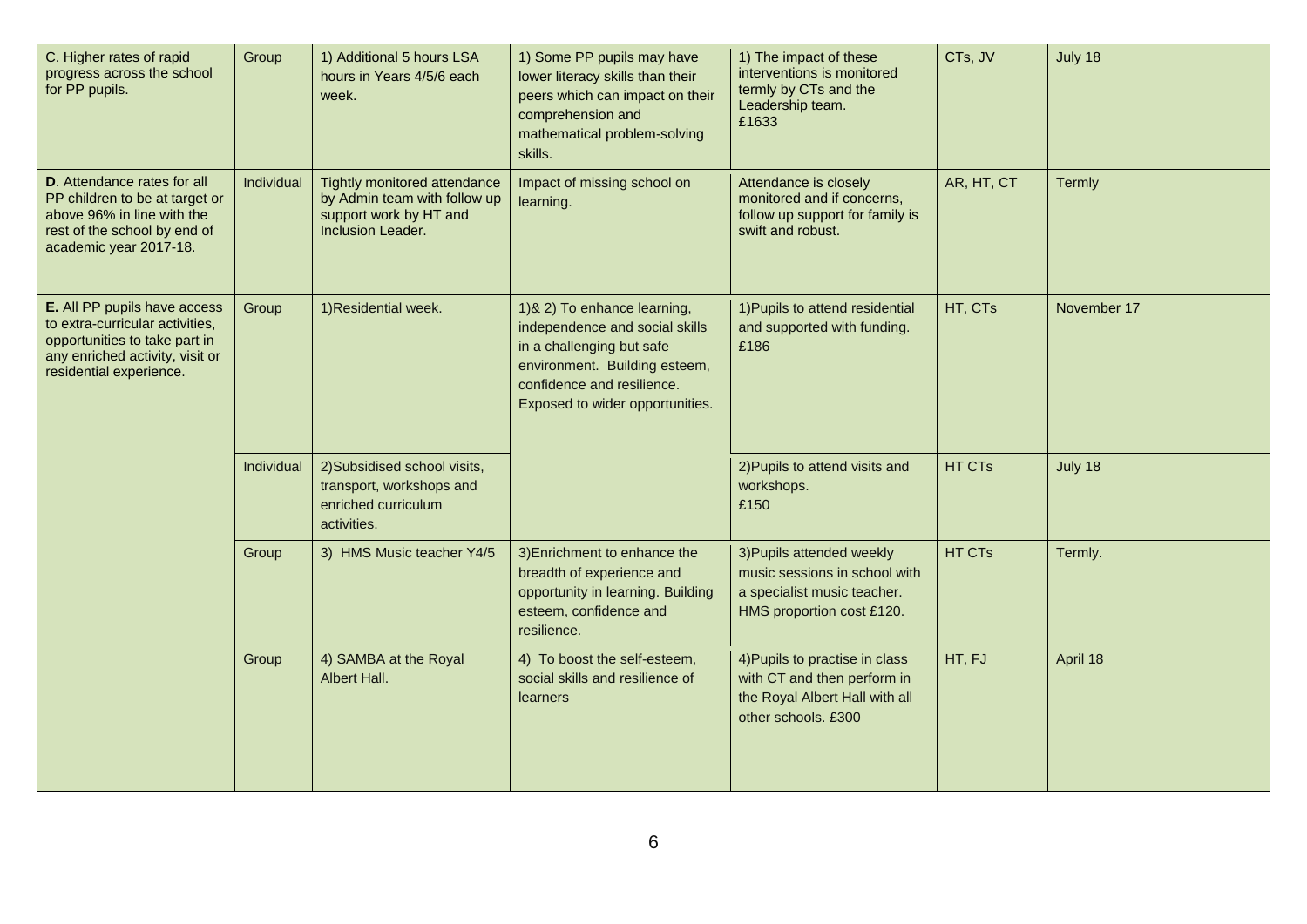|                                                                |                            | <b>Total budgeted cost</b> |                     | £6,203 |
|----------------------------------------------------------------|----------------------------|----------------------------|---------------------|--------|
| <b>Total combined budgeted cost</b><br><b>Remaining budget</b> | £11,848.32<br>$-E2,188.32$ |                            |                     |        |
| £1320 FSM6                                                     | £3,960                     | £1900 Adopted from care    | £5,700              |        |
|                                                                |                            |                            | <b>Total £9,660</b> |        |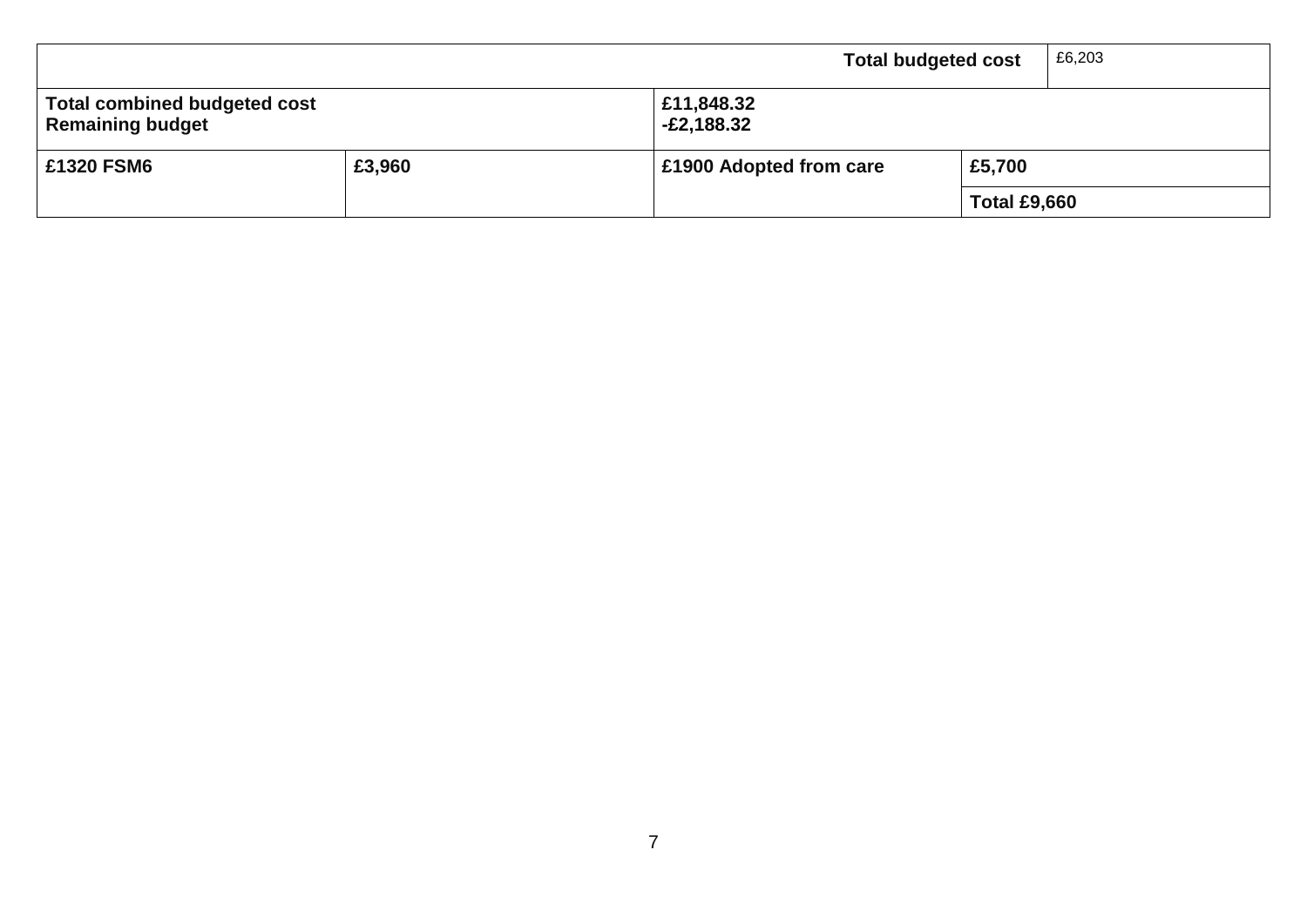#### **Impact of Pupil Premium Provision: Academic Year September 2017 - July 2018**

**Preston Candover C of E Primary School - End of year progress of pupils receiving Pupil Premium funding July 2018**

**Progress data comparison for children with identified Pupil Premium compared to children without Pupil Premium. (End of summer term July 2017, to July 2018). Expected progress = 6.0** The table below shows the average progress of the pupils (in target tracker steps) from July 2017-July 2018. There are no pupils receiving pupil premium funding in years R, 1, 2 and 3. The data compares pupils who are not in receipt of funding with those who are.

| Pupil<br>Premium                    | Year R | Year 1 | Year 2 | Year 3 | Year 4 | Year 5 | Year <sub>6</sub> |
|-------------------------------------|--------|--------|--------|--------|--------|--------|-------------------|
| Progress in<br>reading (no<br>PP)   |        |        |        |        | 5.9    | 6.5    | 6.6               |
| Progress in<br>reading<br>(with PP) |        |        |        |        | 5.7    | 6.0    | 6.0               |
|                                     |        |        |        |        |        |        |                   |
| Progress in<br>writing (no<br>PP    |        |        |        |        | 5.1    | 5.8    | 6.6               |
| Progress in<br>writing (with<br>PP) |        |        |        |        | 6.0    | 6.0    | 5.5               |
|                                     |        |        |        |        |        |        |                   |
| Progress in<br>maths (no<br>PP)     |        |        |        |        | 5.8    | 6.5    | 6.5               |
| Progress in<br>maths (with<br>PP)   |        |        |        |        | 6.0    | 6.0    | 6.0               |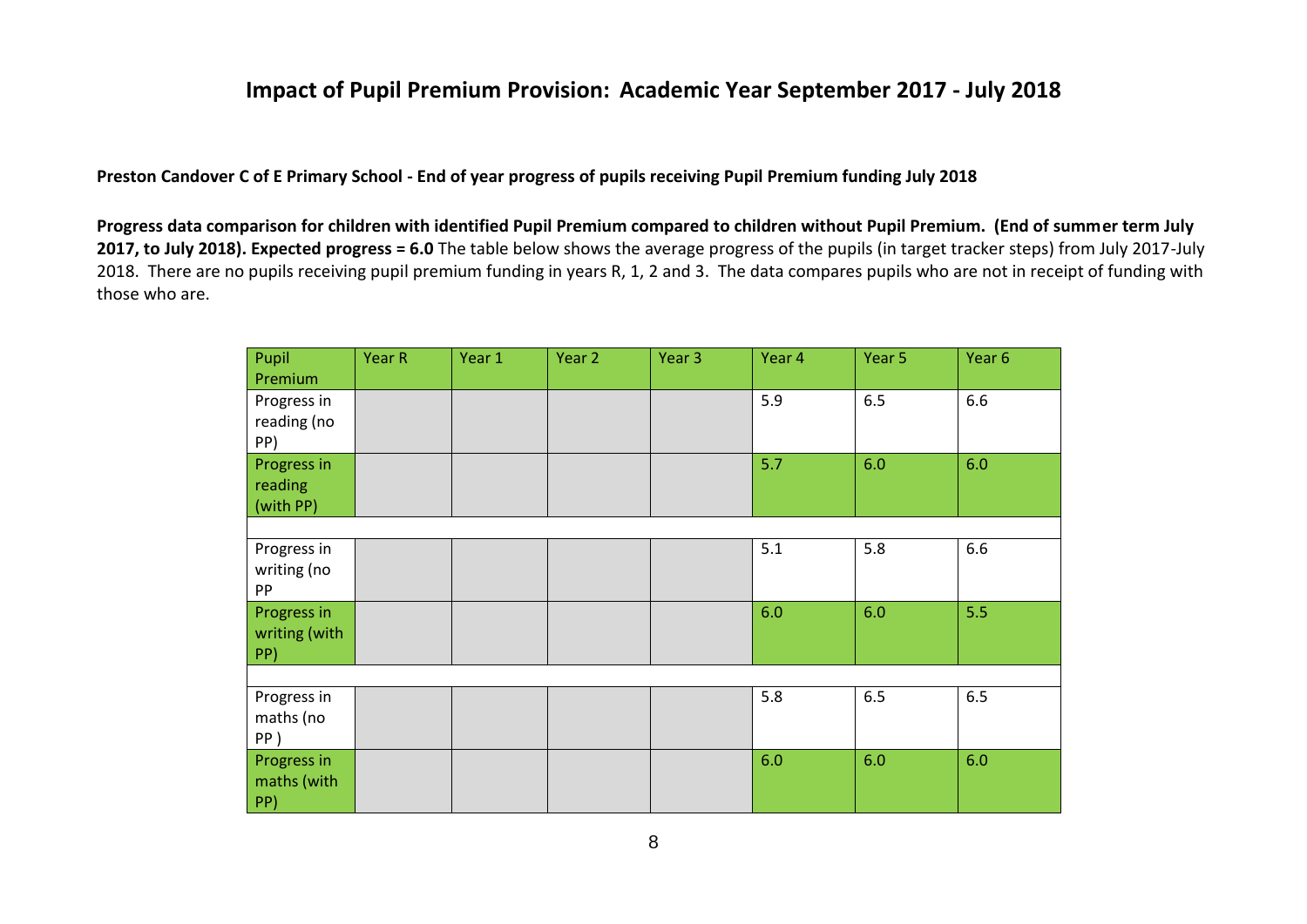In Year 4, pupils receiving funding made slightly less progress than expected in Reading, in line with the progress of their peers. In writing, they made expected progress and in maths, expected progress.

In Year 5 expected progress was made in all three areas and this was better than the progress of their peers writing.

In Year 6, expected progress was made in reading and maths, slightly less than their peers in writing. However, both pupils achieved ARE in their SATS results.

It is important to remember that very small numbers of children are being compared in this data report.

As well formative, summative assessments and provision maps were evaluated and updated termly and progress information was gathered to inform the next plan. Plans have been written for September and these will be added to as teachers get to know the children and their needs.

#### **Individual Progress of children in receipt of Pupil Premium funding from July 2017 to July 2018**

|                   | Reading   | Writing           | Maths |
|-------------------|-----------|-------------------|-------|
| Year 4            |           |                   |       |
| Α                 | 5.0<br>-S | 6.0               | 6.0   |
| B                 | 6.0       | 6.0               | 6.0   |
| C                 | 6.0       | 6.0               | 6.0   |
| Year 5            |           |                   |       |
| D                 | 6.0       | 6.0               | 6.0   |
| Year <sub>6</sub> |           |                   |       |
| E                 | 6.0       | <b>ARE</b><br>5.0 | 6.0   |
| F                 | 6.0       | 6. <sub>C</sub>   | 6.C   |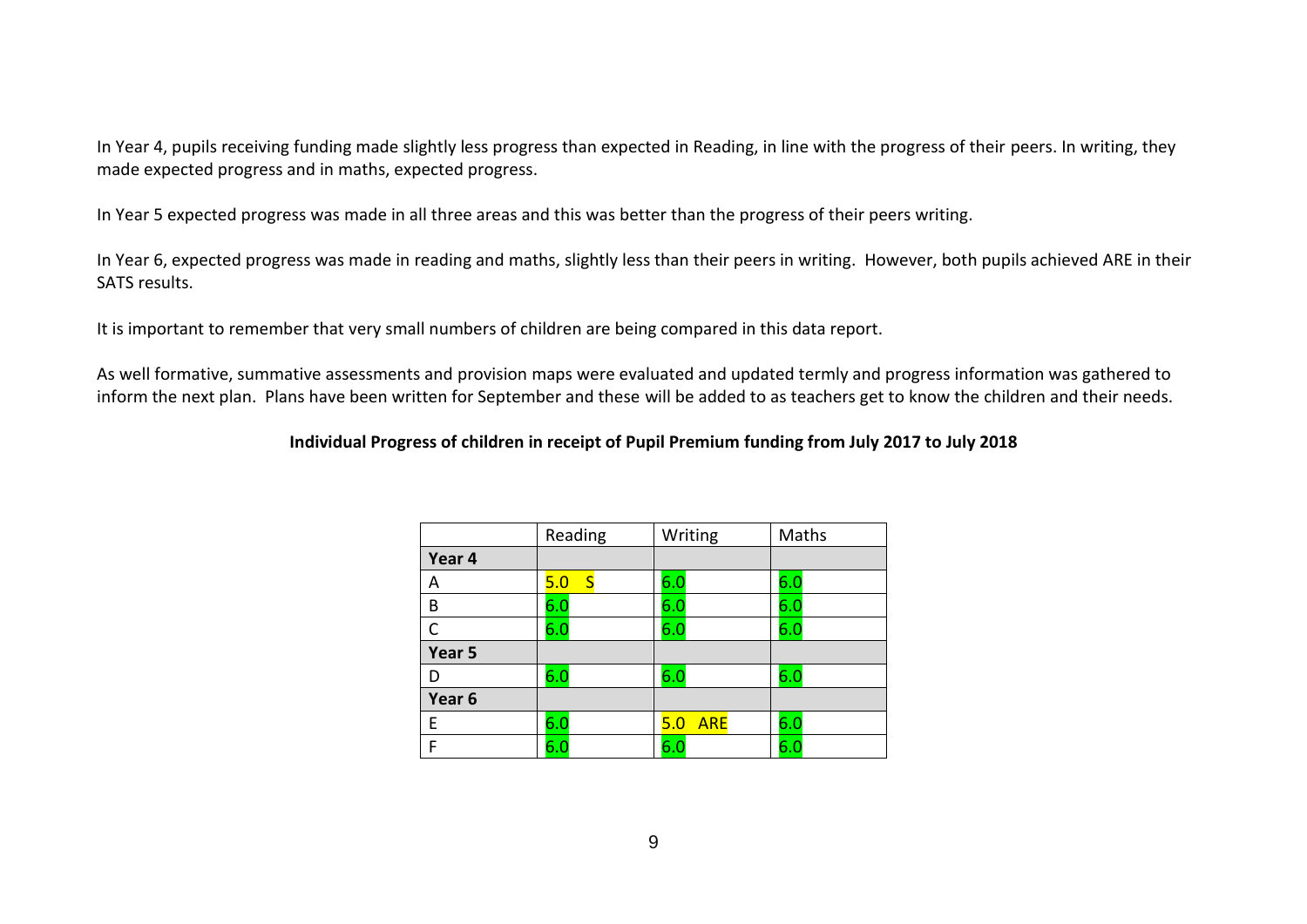| Individual attainment of children in receipt of Pupil Premium funding from July 2017 to July 2018 |  |  |  |
|---------------------------------------------------------------------------------------------------|--|--|--|
|---------------------------------------------------------------------------------------------------|--|--|--|

|              | Reading | Writing | Maths |
|--------------|---------|---------|-------|
| Year 4       |         |         |       |
| Α            | 4s      | 4s      | 4s    |
| B            | $4s+$   | 4s      | 4s    |
| $\mathsf{C}$ | 4s      | $4w+$   | $4w+$ |
| Year 5       |         |         |       |
| D            | 5s      | 5s      | 5s    |
| Year 6       |         |         |       |
| E            | 6s      | 6s      | 6s    |
| F            | 6s      | 6s      | 6s    |